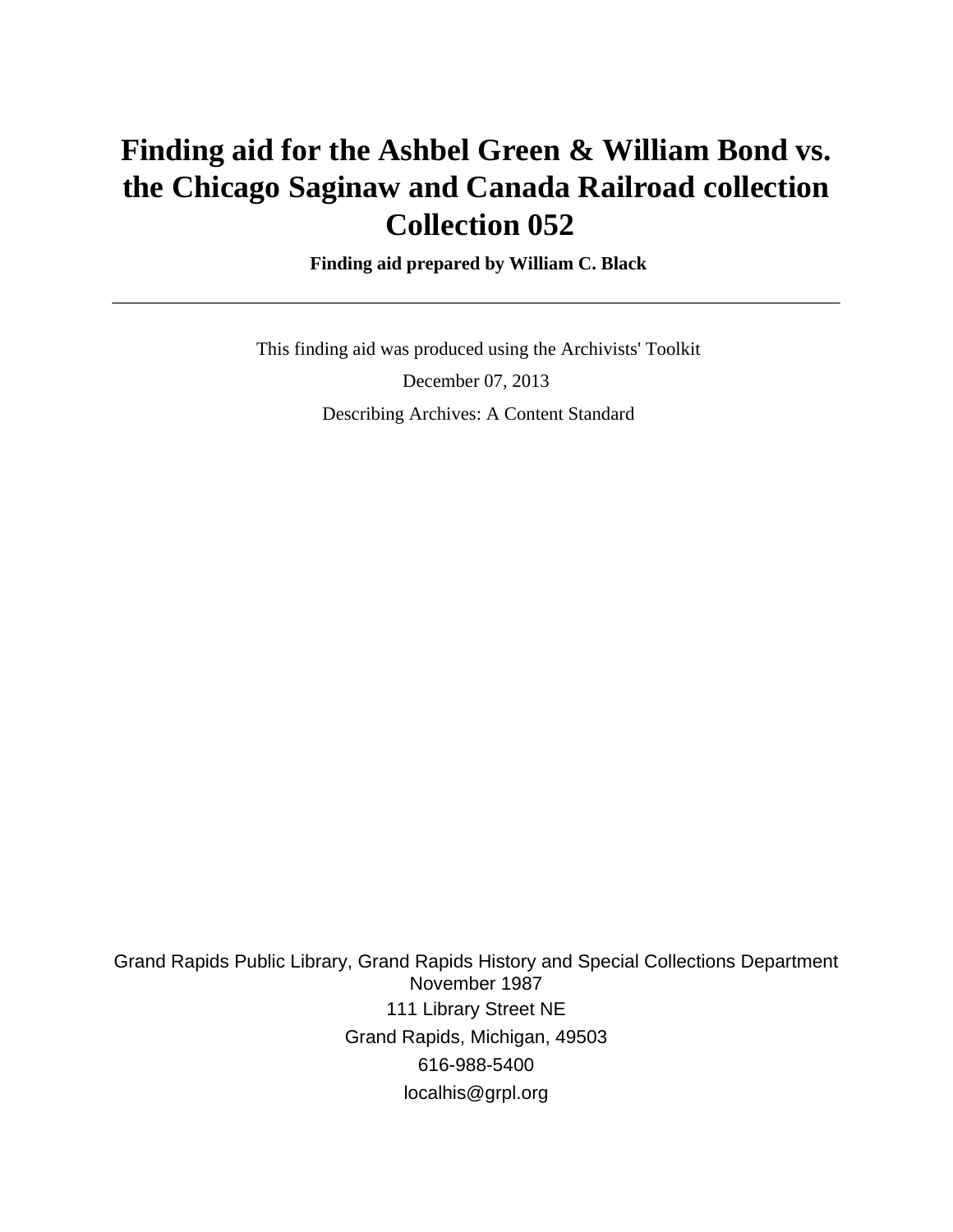## **Table of Contents**

l,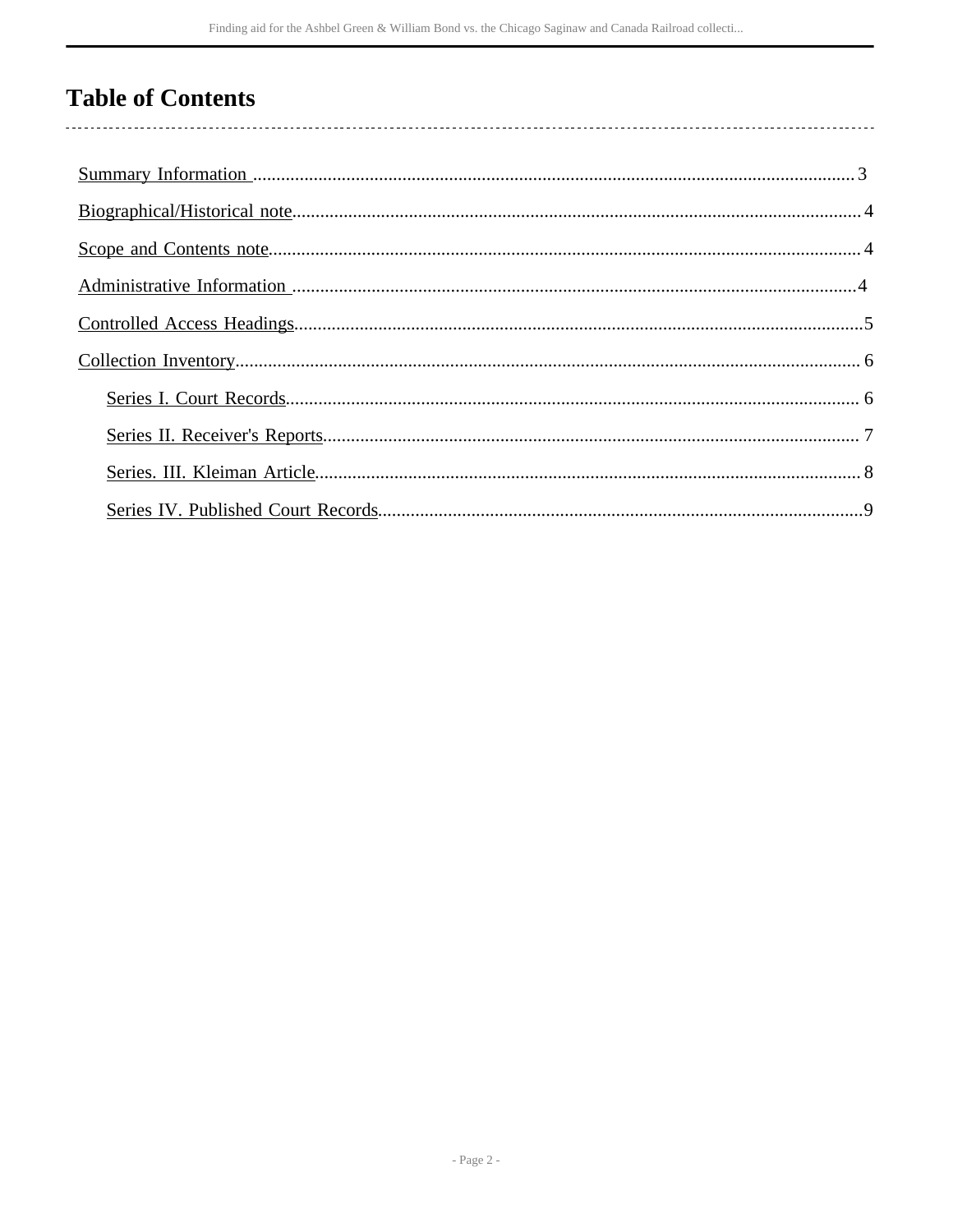## <span id="page-2-0"></span>**Summary Information**

| <b>Repository</b> | Grand Rapids Public Library, Grand Rapids History and Special<br><b>Collections Department</b>                                                                                                                                                                                                                                                                                                                                                                                                                                                                                                                                                                                                                           |
|-------------------|--------------------------------------------------------------------------------------------------------------------------------------------------------------------------------------------------------------------------------------------------------------------------------------------------------------------------------------------------------------------------------------------------------------------------------------------------------------------------------------------------------------------------------------------------------------------------------------------------------------------------------------------------------------------------------------------------------------------------|
| <b>Title</b>      | Ashbel Green & William Bond vs. The Chicago, Saginaw and Canada<br>Railroad collection                                                                                                                                                                                                                                                                                                                                                                                                                                                                                                                                                                                                                                   |
| Date [inclusive]  | 1873-1888                                                                                                                                                                                                                                                                                                                                                                                                                                                                                                                                                                                                                                                                                                                |
| <b>Extent</b>     | 1.5 Linear feet 5 boxes                                                                                                                                                                                                                                                                                                                                                                                                                                                                                                                                                                                                                                                                                                  |
| Language          | English                                                                                                                                                                                                                                                                                                                                                                                                                                                                                                                                                                                                                                                                                                                  |
| <b>Abstract</b>   | The Chicago, Saginaw and Canada Railroad was a short-line lumber road<br>that served a small part of Michigan for a decade in the late 19th century,<br>then fell on hard times. In 1881, the C.S. & C. was sold in a foreclosure<br>sale. The road was purchased by the Detroit, Lansing and Northern<br>Railroad Company, and operated under the name of the Chicago and<br>Western Railroad Company. The Chicago, Saginaw & Canada Railroad<br>was sued by Ashbel Green and William Bond, trustees. The company was<br>placed first into receivership, then bankruptcy. The collection consists<br>primarily of the company records that were held as court evidence,<br>testimony and receivers vouchers, 1873-1883. |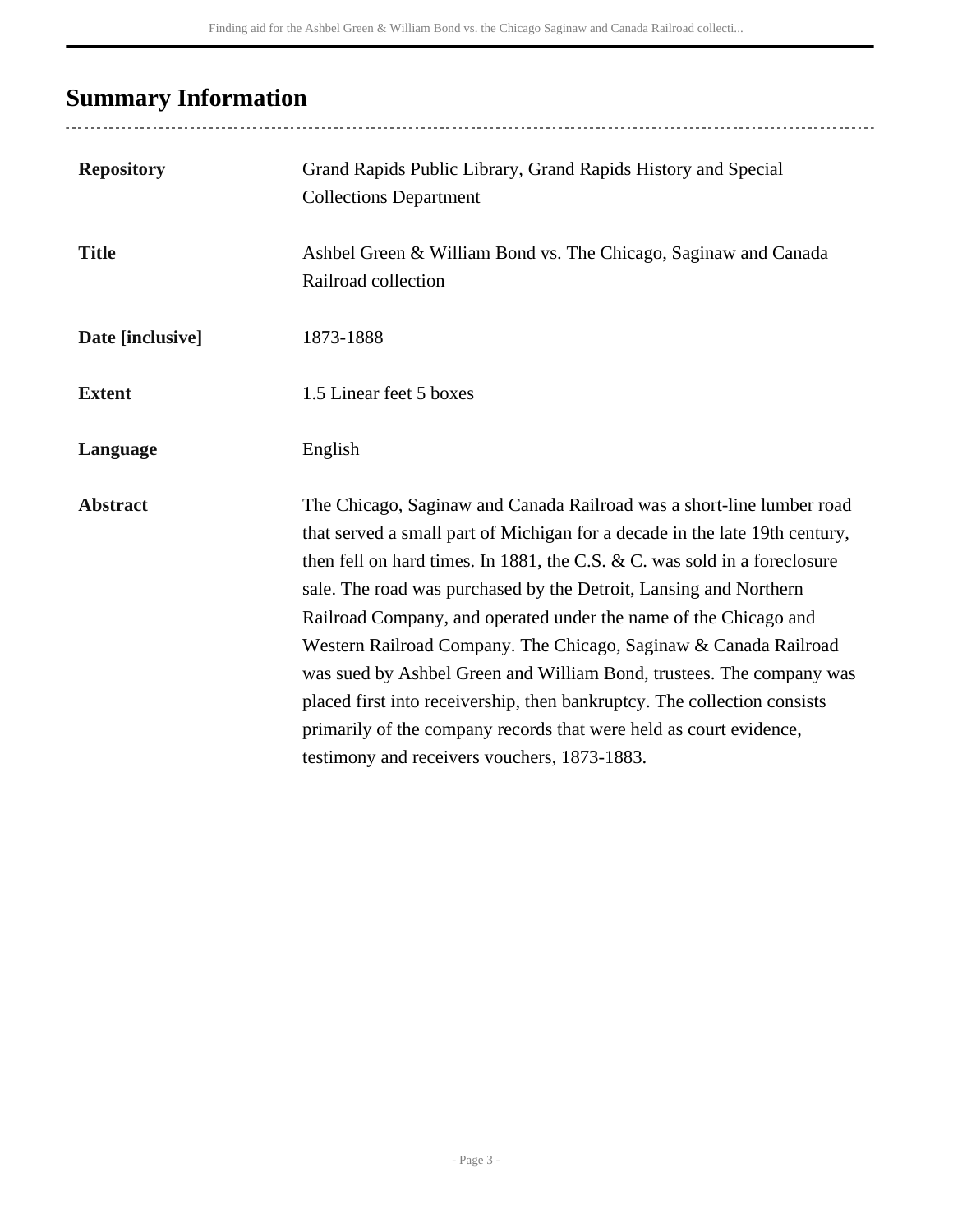## <span id="page-3-0"></span>**Biographical/Historical note**

The Chicago, Saginaw and Canada Railroad was a short-line lumber road that served a small part of Michigan for a decade in the late 19th Century. Mortgage bonds were issued in 1873, and in 1875 twenty miles of track had been laid from Alma to Cedar Lake, Michigan. Four years later, although the road had by then been placed in the hands of a receiver, an additional 15.3 miles of track had been laid, extending the road to Lake View.

When the road was founded, \$4,200,000 of capital stock was authorized. However, only \$14,500 of that amount was ever sold. The company's bonded debt was \$185,000, which was funded by 7 percent first mortgage bonds. Total gross revenue for the struggling company's first year was only \$2,163. For the same period of time, operating expenses were \$1,130 and fixed retirement charges were \$12,950. The combined costs of operating and fixed charges nearly depleted income and funds raised by sale of stock, and before the end of 1876, the company was placed in the hands of a receiver.

D.D. Erwin took control of the company on November 20, 1876. Erwin leased the company to J.A. Elwell who was one of its officers. Under Elwell's guidance, the road took significant strides toward solvency. In addition to extending the road to Lake View, Elwell increased the road's business. The 1881 income was over \$100,000 with taxes and operating expenses of only \$60,000. But other costs continued to threaten the road's existence. Funded and unfunded debts totaled \$223,600, and there was an operating deficit of \$143,936.

In 1881, the C.S.& C. was sold in a foreclosure sale. The road was purchased by the Detroit, Lansing and Northern Railroad Company, and operated under the name of the Chicago and Western Railroad Company.

### <span id="page-3-1"></span>**Scope and Contents note**

The collection documents the company through its period of receivership, highlighting the financial operations of the company. The material also includes bonds (bound over for court evidence) and other court records that demonstrate the problems the railroad, especially through its management, faced in its brief existence, and culminates in the papers of the foreclosure hearing pleadings and proofs.

### <span id="page-3-2"></span>**Administrative Information**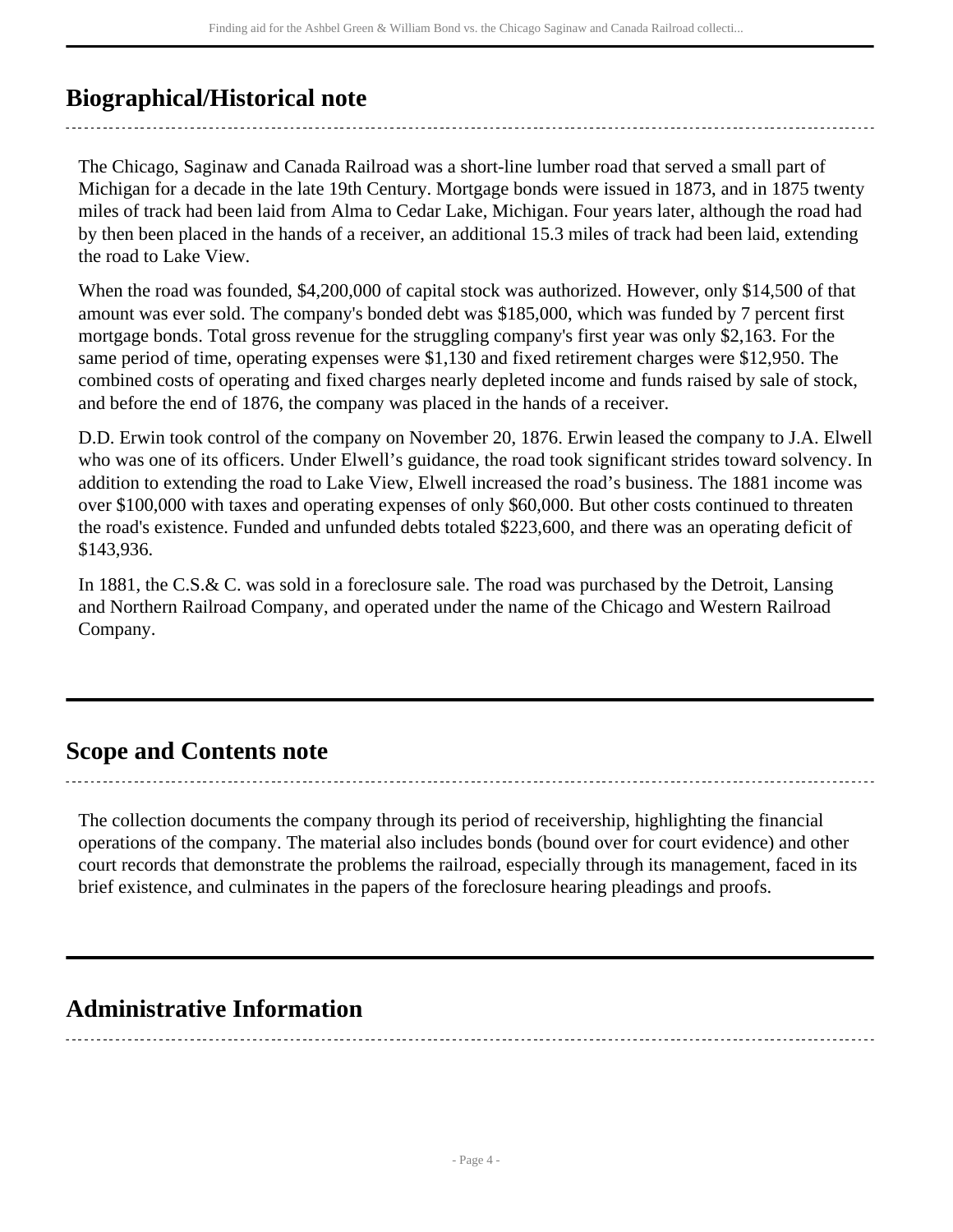Finding aid for the Ashbel Green & William Bond vs. the Chicago Saginaw and Canada Railroad collecti...

### **Publication Information**

Grand Rapids Public Library, Grand Rapids History and Special Collections Department November 1987

### **Immediate Source of Acquisition note**

City of Grand Rapids, accession numbers 1986.391 and 1998.11

### <span id="page-4-0"></span>**Controlled Access Headings**

### **Corporate Name(s)**

- Chicago and Western Railroad Company.
- Chicago, Saginaw and Canada Railroad Co.

#### **Geographic Name(s)**

• Grand Rapids (Mich.) -- History

### **Subject(s)**

• Railroads -- Michigan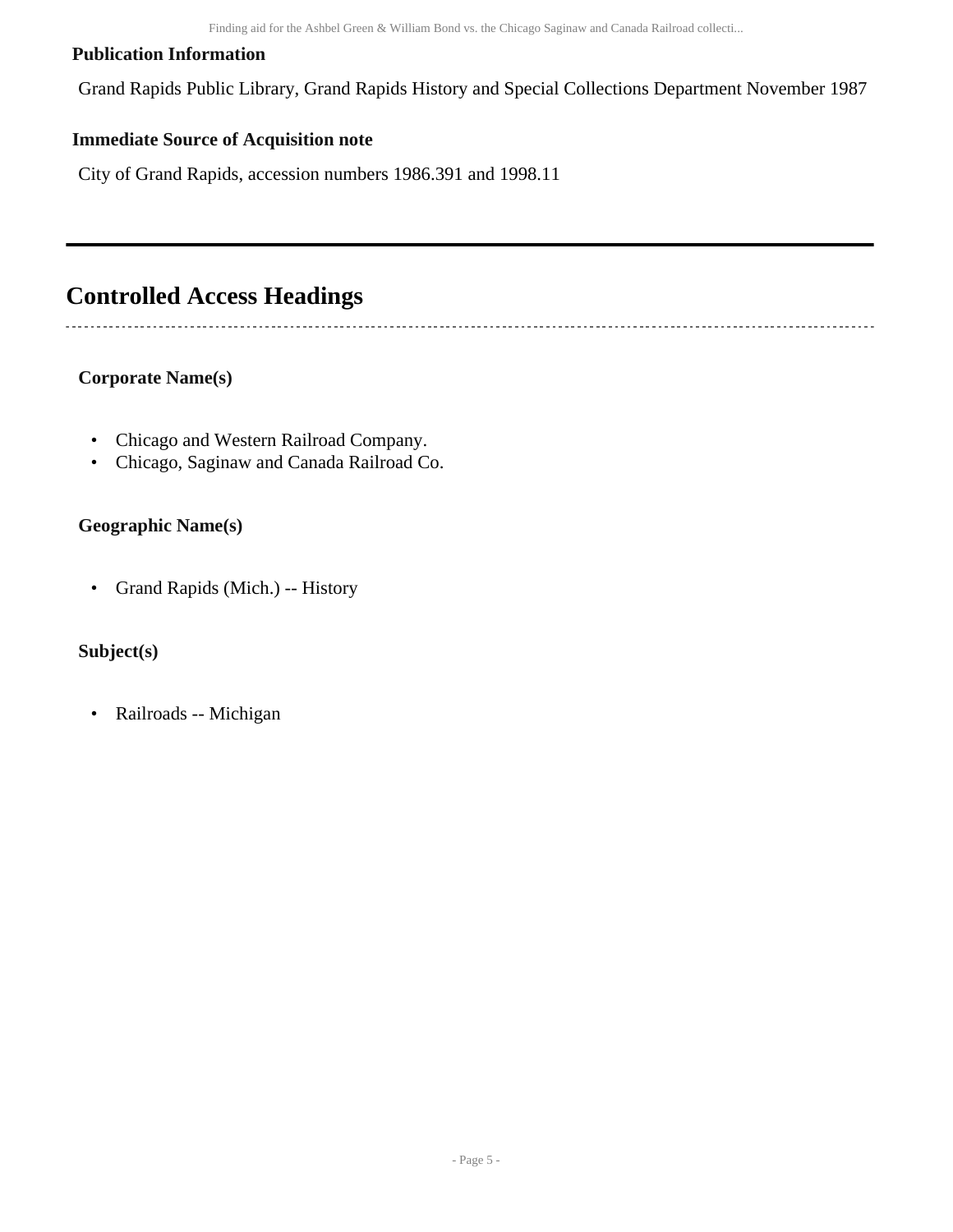### <span id="page-5-0"></span>**Collection Inventory**

### <span id="page-5-1"></span>**Series I. Court Records**

#### **Scope and Contents note**

Consists of the records of the U.S. Circuit Court for the Western District of Michigan, Southern Division, for the Ashbel Green & William Bond vs. the Chicago, Saginaw & Canada Railroad case. Including auditor reports, testimony, evidence and affidavits, the series chronicles the economic position at the time of the court action. The Bonds in Box 3 have been separated from the collection, and were removed to the Grand Rapids City Attorney's Office in the last 1990s. No arrangement.

|                                               | <b>Box</b>   | Folder         |
|-----------------------------------------------|--------------|----------------|
| Auditor's Report, 1882                        | $\mathbf{1}$ | $\mathbf{1}$   |
| Report of J Champlin, examiner and referee    | $\mathbf{1}$ | $\overline{2}$ |
| Foreclosure, Hearings on Pleadings and Proofs | $\mathbf{1}$ | 3              |
| <b>Osborn Authorization</b>                   | $\mathbf{1}$ | $\overline{4}$ |
| Abstracts of proofs, 1879                     | $\mathbf{1}$ | 5              |
| Affidavits, 1879                              | $\mathbf{1}$ | 6              |
| John A Elwell testimony, 1881                 | $\mathbf{1}$ | $7 - 8$        |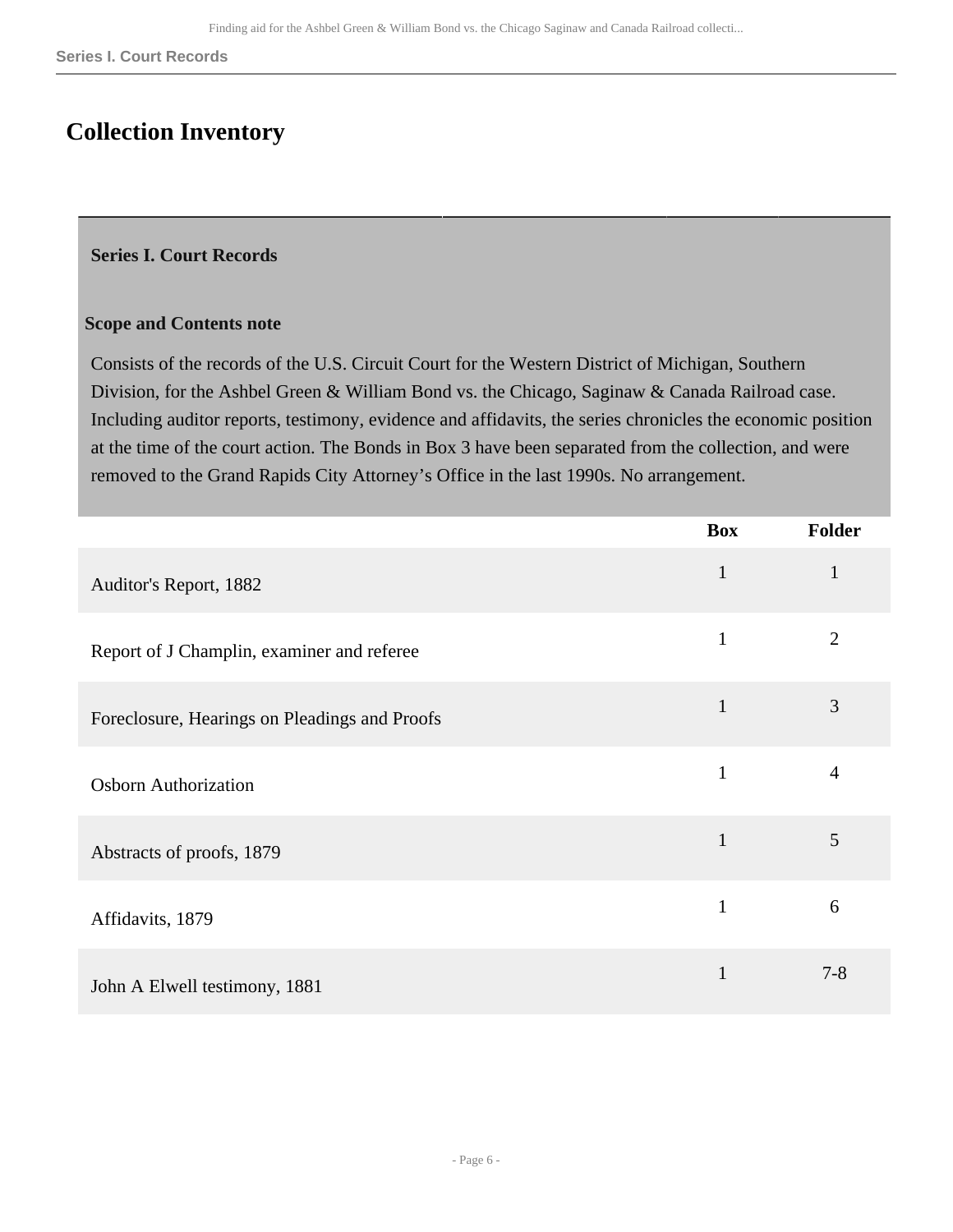| Benjamin Richardson testimony, 1879          |                |
|----------------------------------------------|----------------|
| Subpoena and other witness related documents | 9 <sub>b</sub> |
| Exhibits and related materials               | 9c             |

Evidence (bonds). (Separated from the collection, and transferred to the City Attorney's Office in the late 1990s)

### <span id="page-6-0"></span>**Series II. Receiver's Reports**

### **Scope and Contents note**

Consists of the records and reports of the court appointed receiver, 1873 to 1883. The vouchers indicate the costs of the daily operation of the railroad, including salaries, right-of-way costs, travel expenses, etc. Arranged chronologically by subject.

|                                         | <b>Box</b>     | Folder    |
|-----------------------------------------|----------------|-----------|
| #1-#39, 1877-1880                       | $\mathbf{1}$   | 10        |
| #40-#79, 1880-1883. Receiver's Vouchers | $\mathbf{1}$   | 11        |
| Filed, 1883                             | $\mathbf{1}$   | $12 - 13$ |
| #1-#50, 1876-1878                       | 1              | 14        |
| #51-#79, 1878                           | $\overline{2}$ | 15        |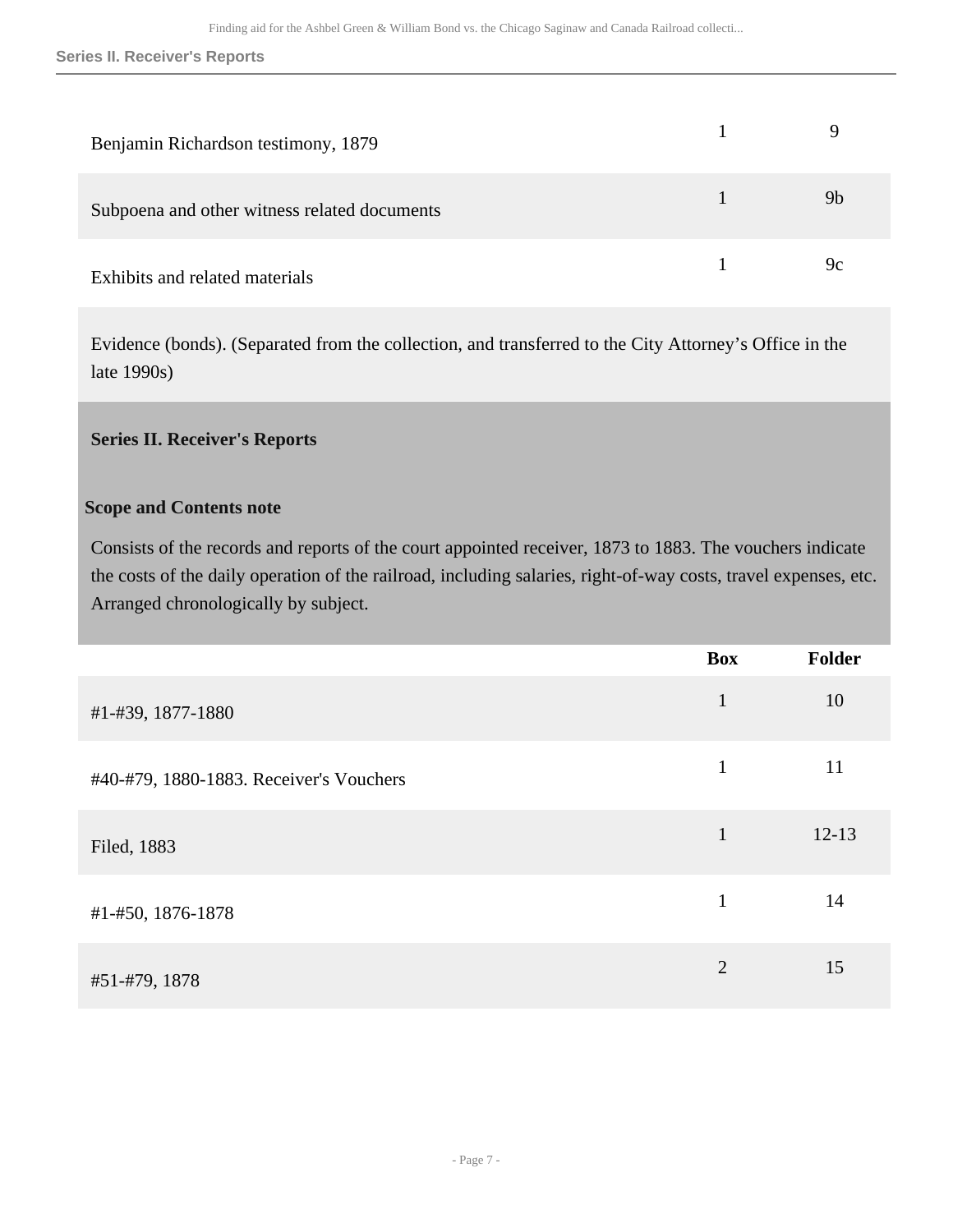**Series. III. Kleiman Article**

| #80-#101, 1878-1879               | $\overline{2}$ | 15 <sub>b</sub> |
|-----------------------------------|----------------|-----------------|
| #102-#150, 1879-1880              | $\overline{2}$ | 16              |
| #151-#164k, 1880-1881             | $\overline{2}$ | 17              |
| #165-#199, 1881                   | $\overline{2}$ | 18              |
| #200-#220, 1881-1882              | $\overline{2}$ | 19              |
| <b>Accounts Engineers Payroll</b> | $\overline{2}$ | $20-1$          |
| Accounts Expenses, 1872-1879      | $\overline{2}$ | 22              |
| Accounts General, 1873-1875       | $\overline{2}$ | 23              |

### <span id="page-7-0"></span>**Series. III. Kleiman Article**

#### **Scope and Contents note**

Consists of research of Jeffery Kleiman used to write the article, "A History of the Chicago, Saginaw & Canada Railroad." Also includes correspondence, articles, photos and the finished article, along with various drafts. No arrangement.

|                                                                 | <b>Box</b>     | Folder |
|-----------------------------------------------------------------|----------------|--------|
| Drafts and Article, "A History of the Chicago, Saginaw & Canada | $\overline{4}$ | 25     |
| Railroad"                                                       |                |        |